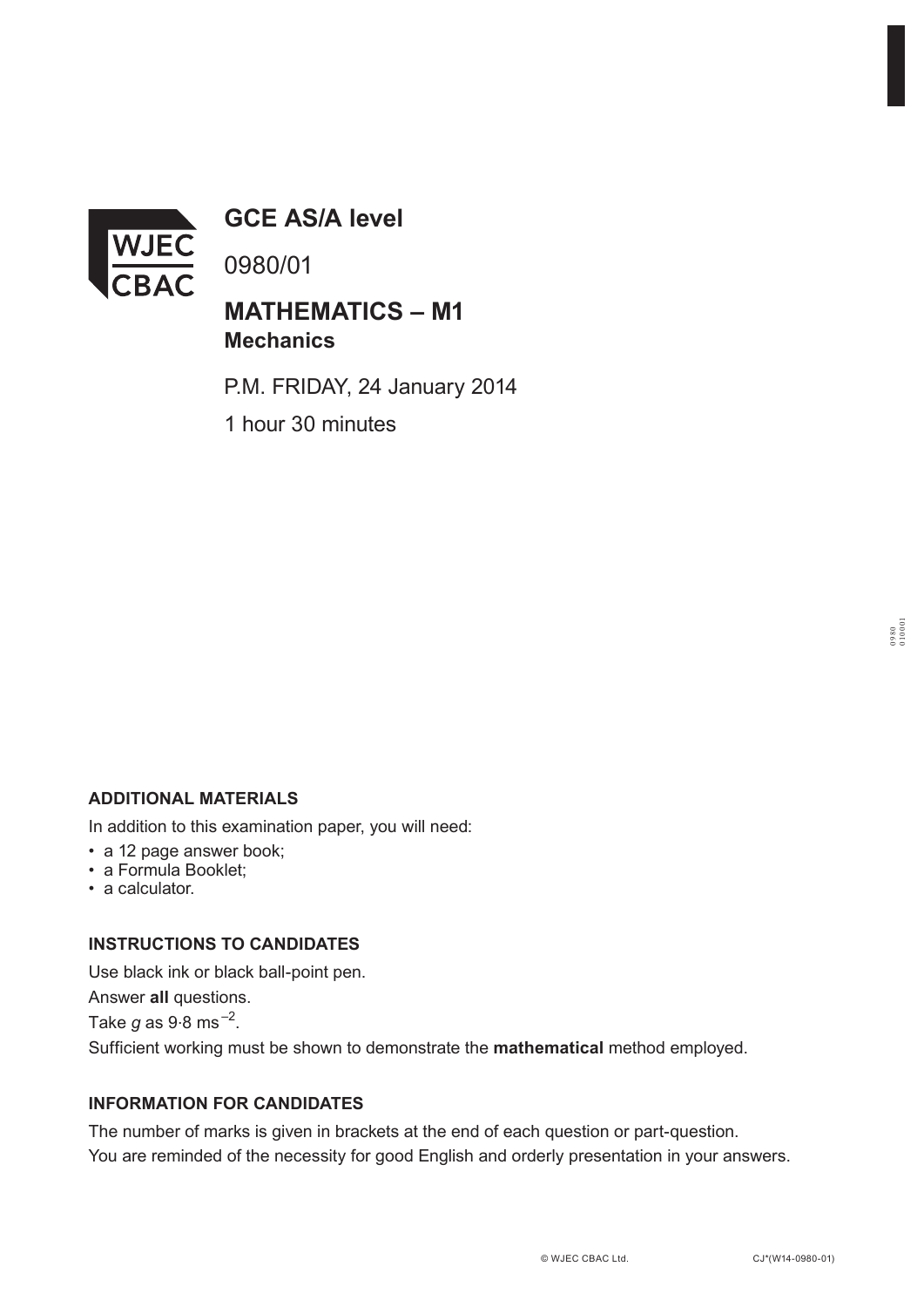**1.** A vehicle travels on a straight horizontal road. As it passes a point *A* at time *t* = 0, it is moving with a constant velocity of 18 ms<sup>-1</sup>. It continues travelling at this velocity for 48 seconds. It then decelerates at a constant rate for the next 12s until it passes a point *B* with velocity 3ms–1.

| (a) | Sketch a velocity-time graph for the motion of the vehicle between A and B. | $\lceil 2 \rceil$ |
|-----|-----------------------------------------------------------------------------|-------------------|
| (b) | Find the magnitude of the deceleration of the vehicle.                      | $[2]$             |
| (C) | Determine the distance between A and B.                                     | $\lceil 3 \rceil$ |

**2.** A pebble is projected vertically upwards with a speed of 7ms–1 from the top of a cliff. It hits the ground at the bottom of the cliff 4 seconds later.

| (a) | Calculate the time for the pebble to reach its maximum height. | $[3]$ |
|-----|----------------------------------------------------------------|-------|
| (b) | Determine the height of the cliff.                             | $[3]$ |

- **3.** A man of mass 65kg stands in a lift which is ascending with acceleration 1<sup>·2</sup>ms<sup>-2</sup>. Find the magnitude of the reaction of the floor of the lift on the man. magnitude of the reaction of the floor of the lift on the man.
- **4.** An object of mass 60kg lies on a rough plane inclined at an angle of 25° to the horizontal. The coefficient of friction between the plane and the object is denoted by *µ*. Initially, the object is held at rest. It is then released.
	- *(a)* When  $\mu$  = 0.3, the object slides down the plane. Calculate
		- (i) the magnitude of the frictional force,
		- (ii) the acceleration of the object. [5]
	- *(b)* Given that when the object is released it remains stationary, calculate the least possible value of  $\mu$ . [3]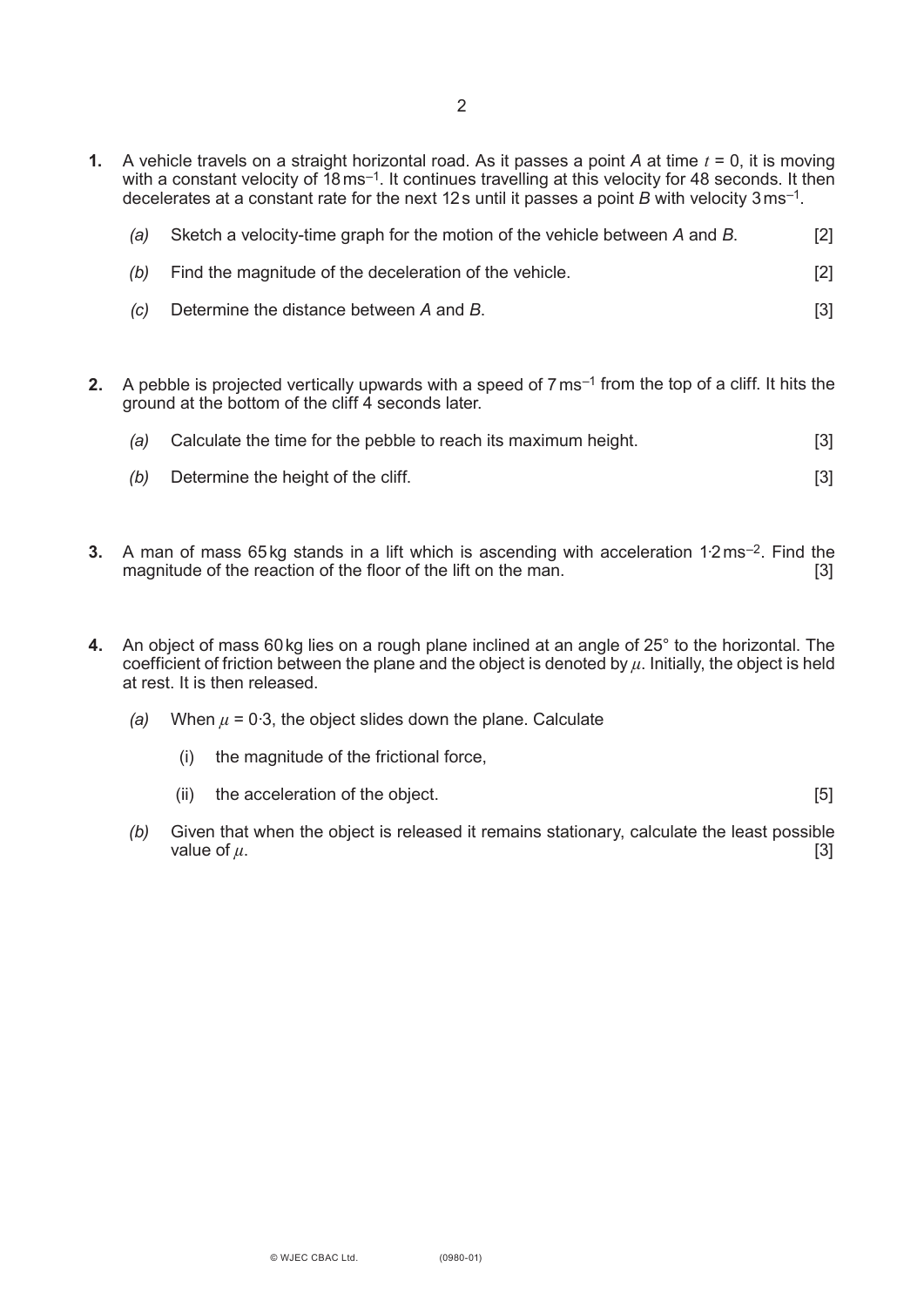**5.** Four horizontal forces of magnitude 6N, 9N, *P*N and *Q*N acting at a point are in equilibrium. Directions are as shown in the diagram.



Find the value of *P* and the value of *Q*. [5]

**6.** The diagram below shows a car of mass 1500kg connected to a trailer of mass 600kg by means of a rigid tow bar. The car is moving upwards along a slope inclined at an angle  $\alpha$  to the horizontal, where sin  $\alpha = \frac{7}{25}$ . A constant resistance of magnitude 400N acts on the car and a constant resistance of 300N acts on the trailer. The car's engine produces a constant forward force of 8400N.



- *(a)* Calculate the acceleration of the car, giving your answer correct to three decimal places.
- *(b)* Determine the tension in the tow bar. [4]

### **TURN OVER**

[5]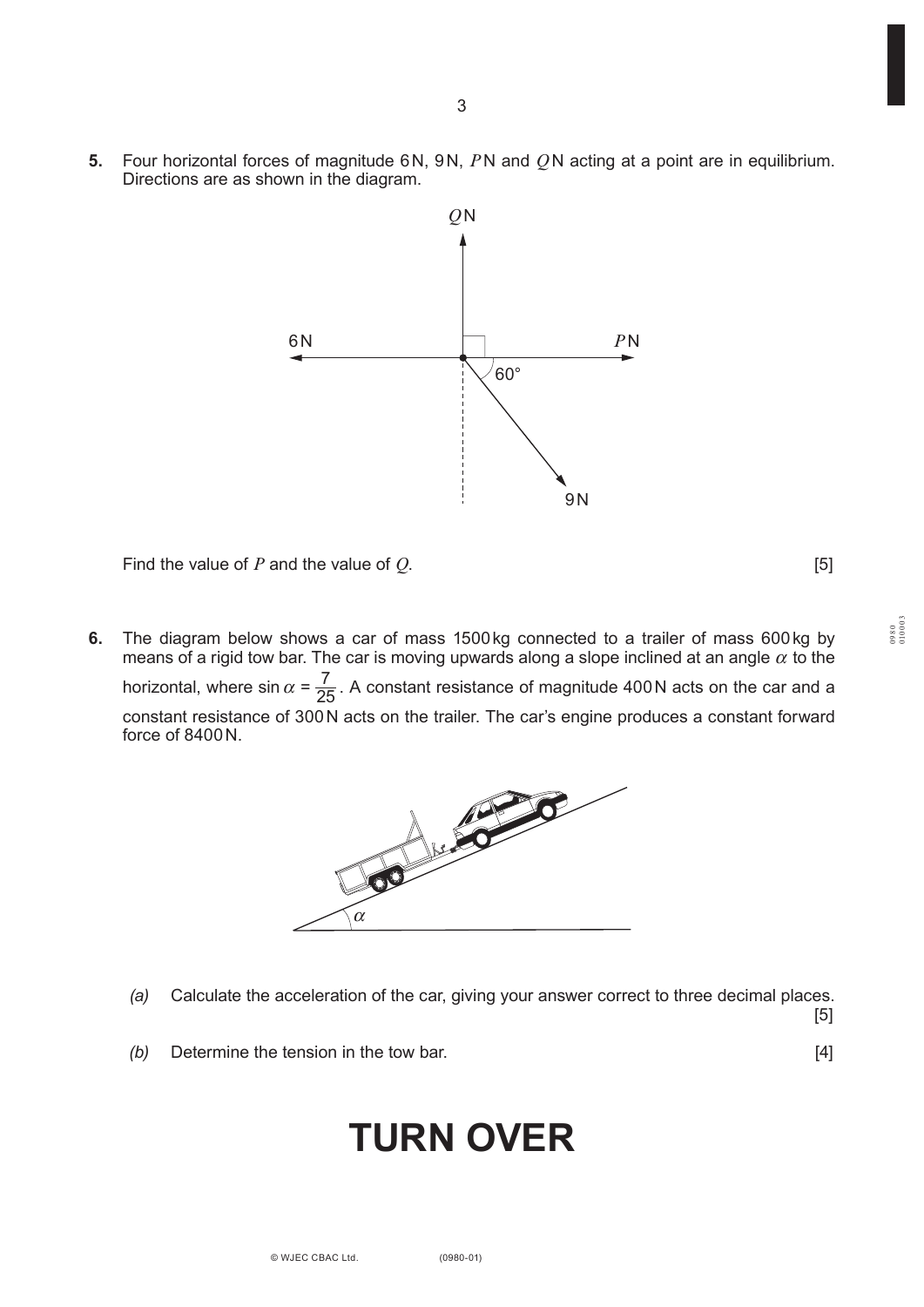- *(a)* A person of mass 84kg stands on the plank at a point which is 0·8m from *B*. The reaction of the support at *X* is of magnitude 156·8N. Find
	- (i) the value of *M*,
	- (ii) the magnitude of the reaction of the support at *Y*. [6]
- *(b)* The person of mass 84kg walks along the plank towards *A*. At the instant that the plank starts to tilt about *X*, find
	- (i) the magnitude of the reaction of the support at *X*,
	- (ii) the distance of the person from  $X$ . [5]
		-
- **8.** An object of mass 1·8kg moving with speed 3ms–1 on a smooth horizontal surface collides directly with another object of mass 0·2kg, which is stationary. After the collision, the two objects move together.
	- *(a)* (i) Show that the speed of the combined object after the collision is 2·7ms–1.
		- (ii) Write down the value of the coefficient of restitution between the objects. [4]
	- *(b)* The resistance to motion of the combined object is 8N.
		- (i) Find the magnitude of the deceleration of the combined object.
		- (ii) Calculate the speed of the combined object 0·5 seconds after the collision.
		- (iii) Determine the distance of the combined object from the point of collision when its speed is  $2 \text{ ms}^{-1}$ . [8]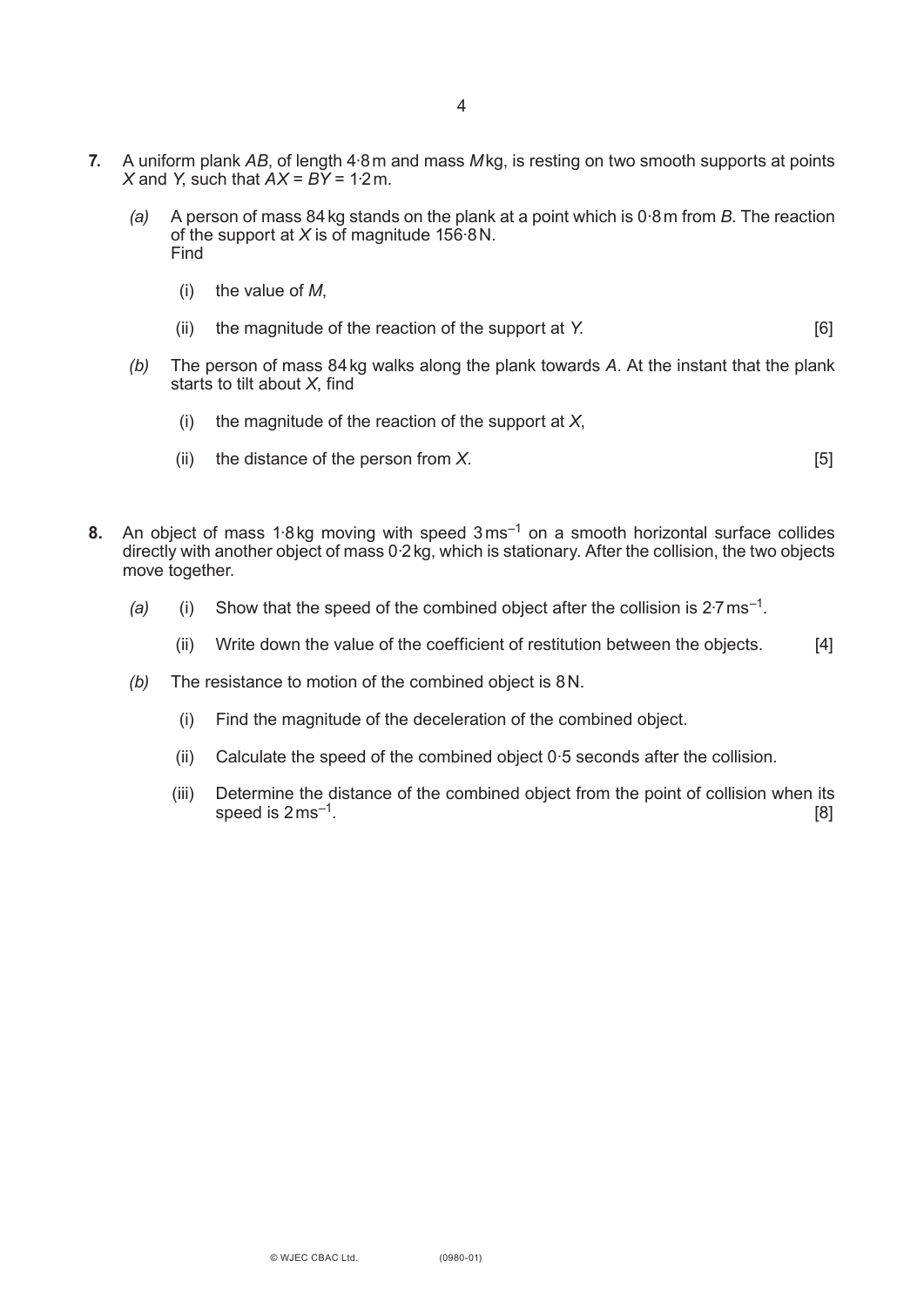**9.** The diagram shows a lamina formed by **removing** a circle with centre *P* from a rectangle *ABCD* made of a uniform material, and **adding** a right-angled triangle *XYZ* made of the same uniform material.

The area of the circle is 21 cm<sup>2</sup>. The line *XY* is parallel to *AB* and *YXZ* = 90°. Dimensions, in cm, are as shown in the diagram.  $\hat{\mathbf{c}}$ 



- *(a)* Find the distance of the centre of mass of the lamina from
	- (i) *AD*,
	- (ii) *AB*. [10]
- *(b)* When the lamina is suspended freely from a point *Q* on *DC*, it hangs in equilibrium with *DC* making an angle of 45° with the vertical. Find the possible distances of *Q* from *D*. [4]

**END OF PAPER**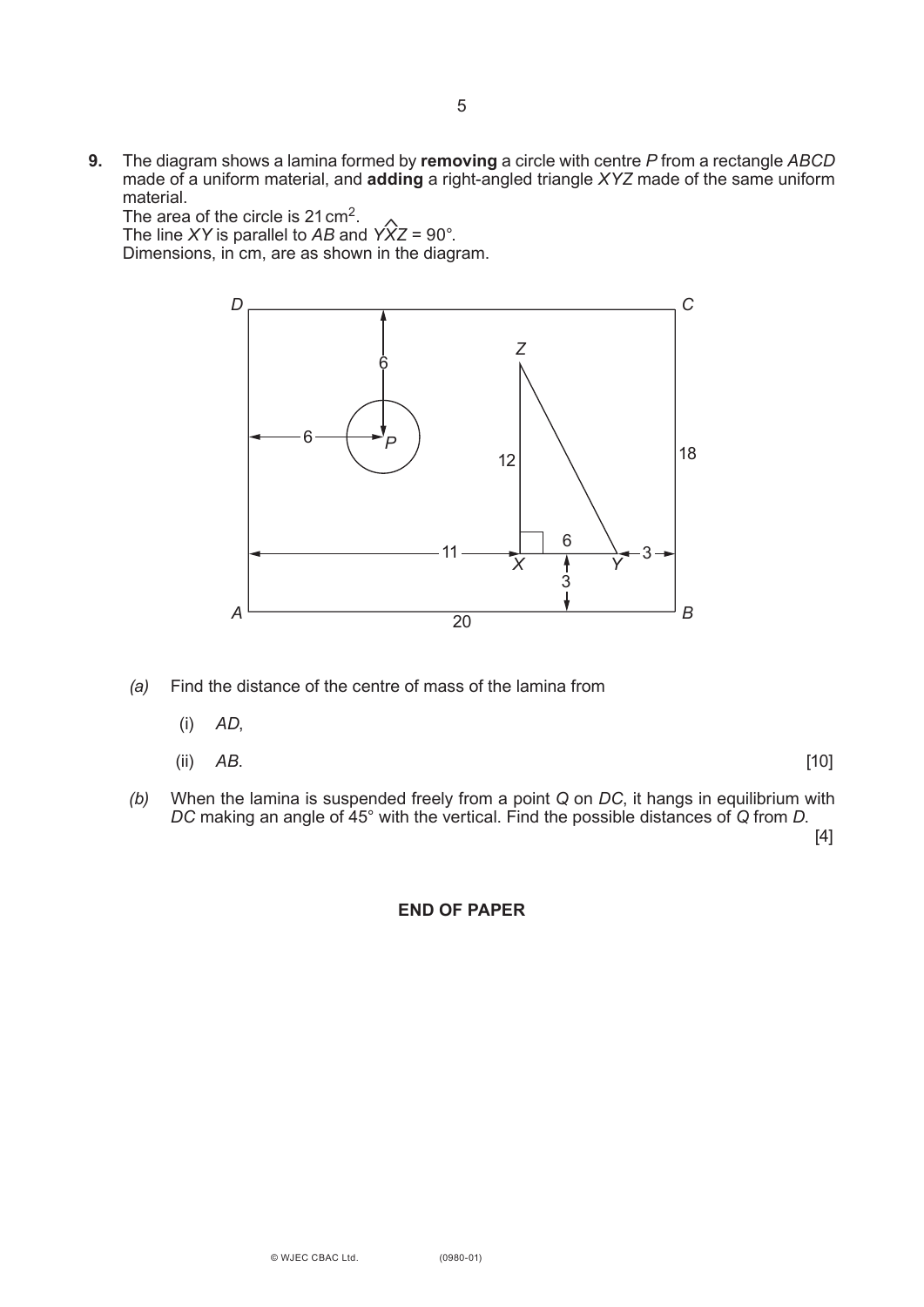# **BLANK PAGE**

6